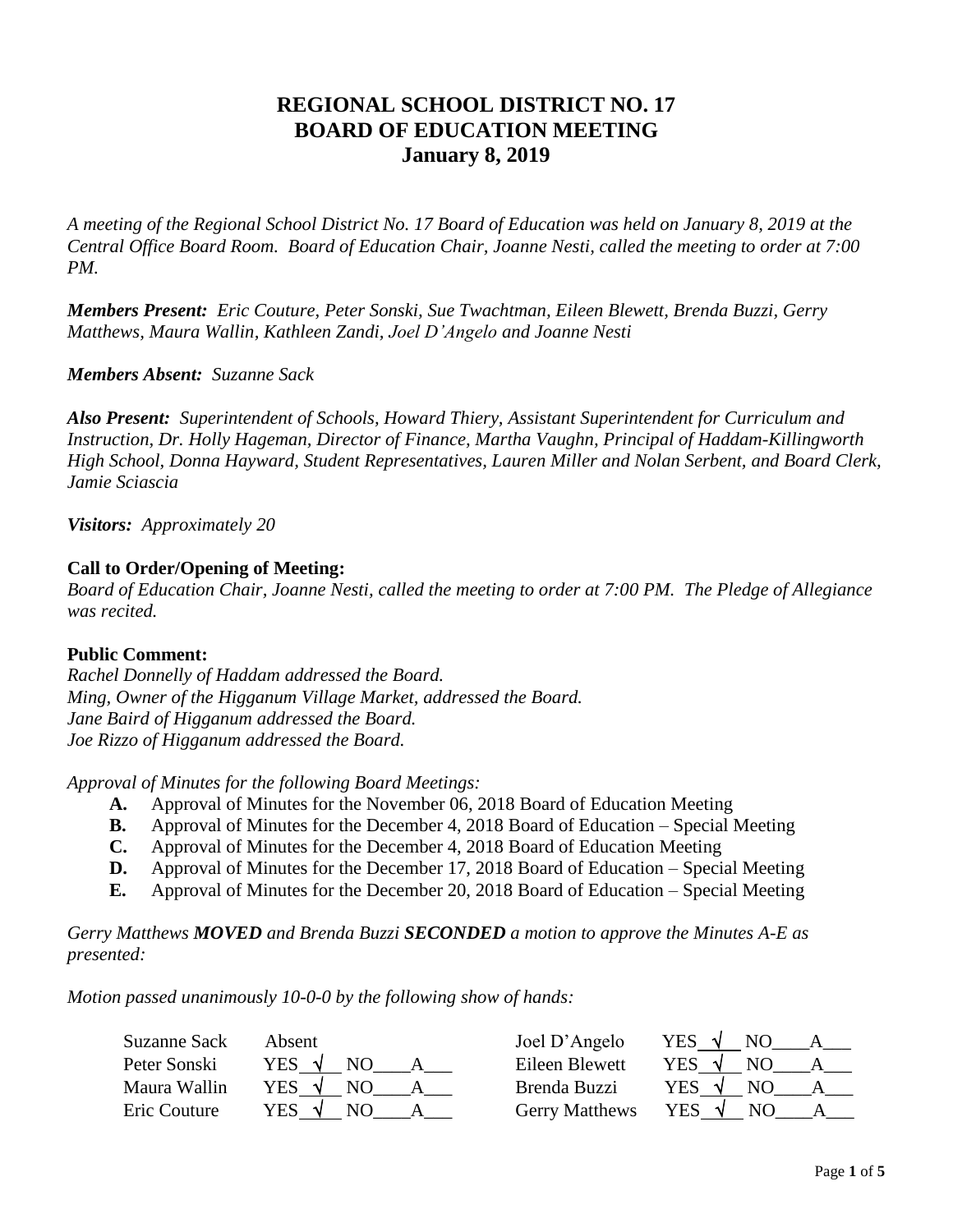Sue Twachtman YES  $\sqrt{N}$  NO  $\rightarrow$  A

| Kathleen Zandi | YES $\sqrt{ }$ | N <sub>O</sub> |  |
|----------------|----------------|----------------|--|
| Joanne Nesti   | YES $\sqrt{N}$ |                |  |

# **Report from Student Representatives:**

*Student Representatives, Lauren Miller, and Nolan Serbent, updated the Board.*

*Principal Donna Hayward, and Student Representatives, Nolan Serbent and Nicole Miller, left the meeting at approximately 7:30 p.m.*

### **Board Committee Reports and Future Meetings:**

- **A. Facilities Subcommittee**   *No Report.*
- **B. Finance Subcommittee**   *Superintendent Thiery updated the Board.*
- **C. Policy Subcommittee**  *No Report.*
- **D. Communications Subcommittee**  *No Report.*
- **E. Personnel and Evaluation Subcommittee**  *Superintendent Thiery updated the Board.*

### **Board Liaison Reports:**

- **A. Healthy Communities – Healthy Kids Council** *Gerry Matthews updated the Board.*
- **B. LEARN**   *No Report.*
- **C. Park & Recreation** *No Report. Superintendent Thiery updated the Board.*
- **D. Haddam Board of Selectmen** *No Report.*
- **E. Killingworth Board of Selectmen** *No Report.*

### **Old Business:**

 **A. High School Energy and Facilities Upgrade a) Report from Public Building Committee** *Board Chair, Nesti, updated the Board. Superintendent Thiery updated the Board.*

*Peter Sonski MOVED and Brenda Buzzi SECONDED a motion to approve the recommendation of the Finance Committee that all future Change Orders in connection with the High School Renovation Project be exclusive purview of the Board of Education.*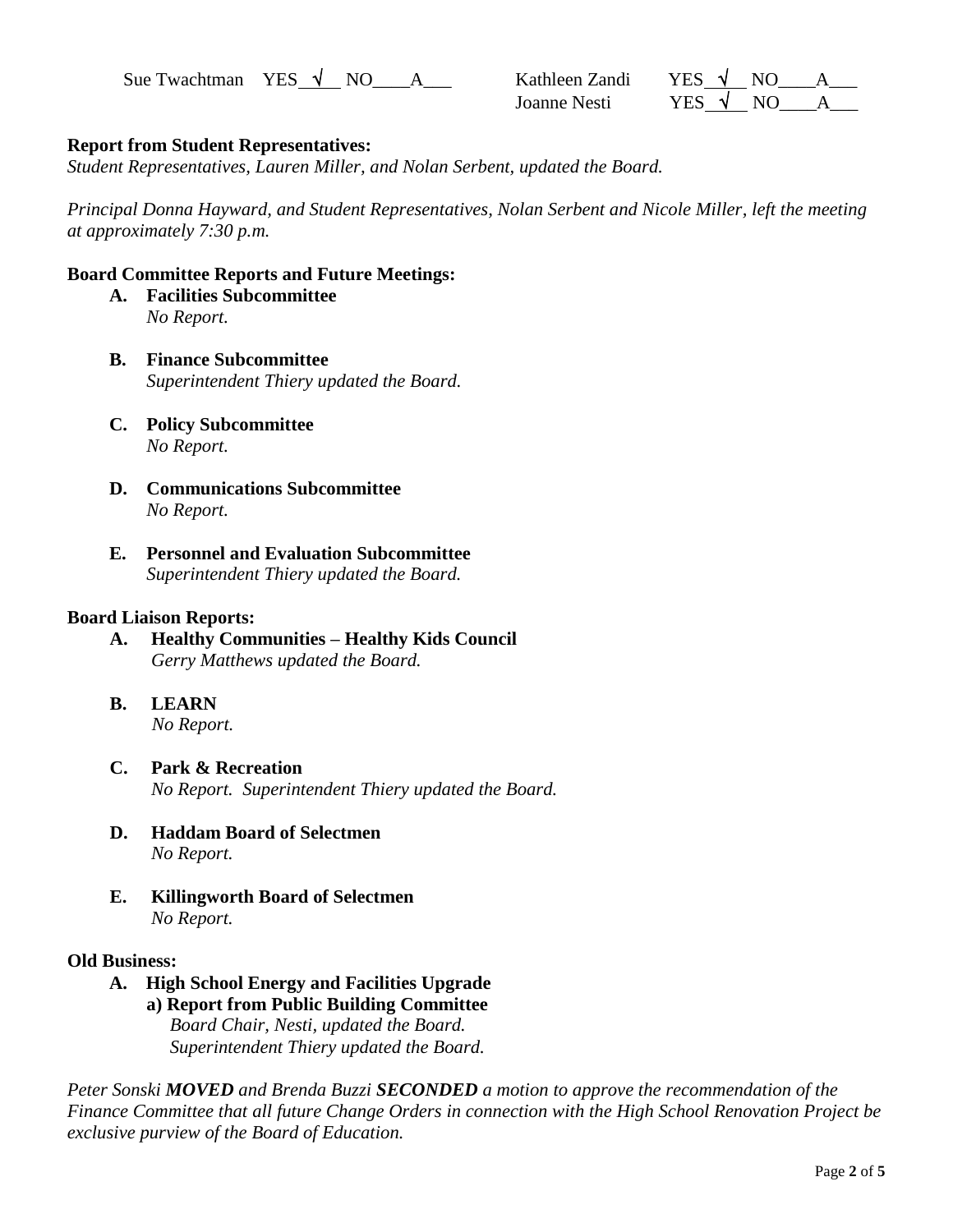*Motion passed 9-0-1 by the following votes:*

| <b>Suzanne Sack</b> | Absent            | Joel D'Angelo         | YES $\sqrt{ }$    |
|---------------------|-------------------|-----------------------|-------------------|
| Peter Sonski        | <b>YES</b><br>NO. | Eileen Blewett        | <b>YES</b><br>NO. |
| Maura Wallin        | YES.<br>NO.       | Brenda Buzzi          | <b>YES</b>        |
| Eric Couture        | YES<br>NO.        | <b>Gerry Matthews</b> | YES<br>NO.        |
| Sue Twachtman       | YES.<br>N()       | Kathleen Zandi        | YES<br>NO.        |
|                     |                   | Joanne Nesti          | YES<br>NO         |

# **b) Approval of Invoice for Photovoltaic Project**

*Sue Twachtman MOVED and Eileen Blewett SECONDED a motion to approve the invoice in the amount of \$318,477.52 to Shea Electric as presented:*

*Motion passed unanimously 10-0-0 by the following show of hands:*

| Suzanne Sack  | Absent                      | Joel D'Angelo         | YES $\sqrt{ }$             |
|---------------|-----------------------------|-----------------------|----------------------------|
| Peter Sonski  | <b>YES</b>                  | Eileen Blewett        | <b>YES</b><br>NO.          |
| Maura Wallin  | YES.                        | Brenda Buzzi          | YES<br>NO.<br>$\mathbf{A}$ |
| Eric Couture  | <b>YES</b><br>NO.           | <b>Gerry Matthews</b> | YES<br>NO.                 |
| Sue Twachtman | $\mathcal{A}$<br>YES<br>NO. | Kathleen Zandi        | <b>YES</b><br>NO.          |
|               |                             | Joanne Nesti          | YES                        |

# **B. Report of the Strategic Capital Planning Committee**

 *Superintendent Thiery updated the Board.*

# **Consent Agenda:**

*The donations on the Consent Agenda are made to the school system as a whole, and the Superintendent may direct any monies to specific schools or programs at his discretion.* 

- A. Acceptance of a donation in the amount of \$66.00 from Lathrop Vending, Inc. and funds will be deposited into the Principal's Discretionary Account. Submitted by Donna Hayward, Principal at Haddam-Killingworth High School.
- B. Acceptance of a donation in the amount of \$1,000.00 from CT Street Rod Association to be used for the purchase of supplies and equipment for the electrathon engineering project. Submitted by Donna Hayward, Principal at Haddam-Killingworth High School.

*Eric Couture MOVED and Kathy Zandi SECONDED a motion to accept Items A-B listed on the Consent Agenda with great appreciation.*

*Motion passed unanimously 10-0-0 by the following show of hands:*

| <b>Suzanne Sack</b> | Absent     |    |  |
|---------------------|------------|----|--|
| Peter Sonski        | <b>YES</b> | NΟ |  |
| Maura Wallin        | YES        | NО |  |
| Eric Couture        | YES        | NΟ |  |
| Sue Twachtman       | YES        |    |  |

Joel D'Angelo YES  $\sqrt{N}$ NO A Eileen Blewett YES  $\sqrt{N}$  NO  $\rightarrow$  A Brenda Buzzi YES  $\sqrt{N}$  NO  $\rightarrow$  A Gerry Matthews YES  $\sqrt{N}$  NO  $\rightarrow$  A Kathleen Zandi YES  $\sqrt{N}$  NO  $\rightarrow$  A Joanne Nesti YES  $\sqrt{N}$  NO A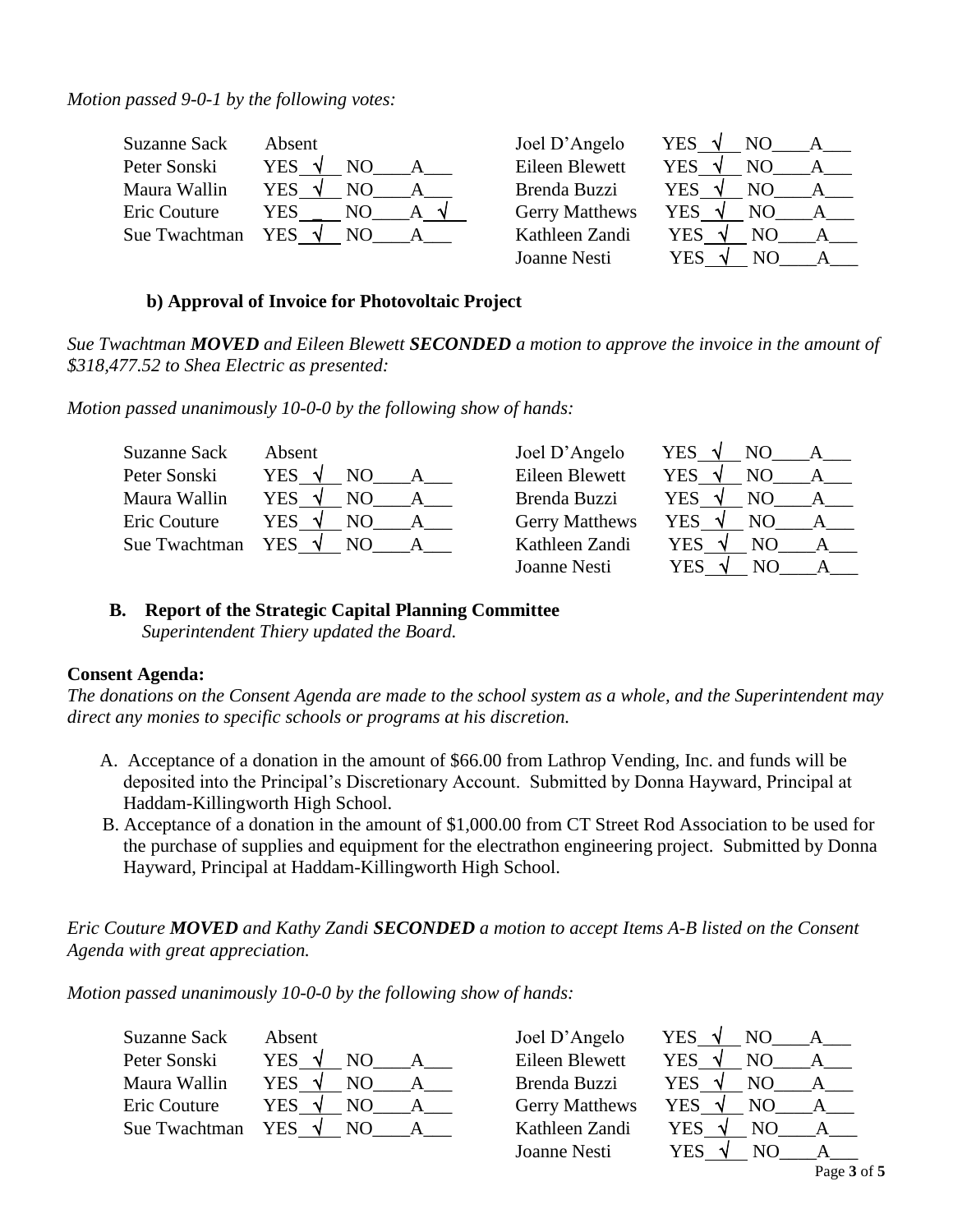### **New Business:**

### **A. Asset Disposal Request from HKHS**

*Superintendent Thiery updated the Board.*

*Gerry Matthews MOVED and Eileen Blewett SECONDED a motion to approve the Asset Disposal Request from HKHS as presented.*

*Motion passed unanimously 10-0-0 by the following show of hands:*

| Suzanne Sack  | Absent                      |     | Joel D'Angelo         | <b>YES</b> | NO             |  |
|---------------|-----------------------------|-----|-----------------------|------------|----------------|--|
| Peter Sonski  | YES √                       | NO. | Eileen Blewett        | <b>YES</b> | N <sub>O</sub> |  |
| Maura Wallin  | YES.                        | NO. | Brenda Buzzi          | <b>YES</b> | NΟ             |  |
| Eric Couture  | <b>YES</b><br>$\mathcal{N}$ | NO. | <b>Gerry Matthews</b> | <b>YES</b> | NO.            |  |
| Sue Twachtman | <b>YES</b>                  | NO. | Kathleen Zandi        | <b>YES</b> | NO             |  |
|               |                             |     | Joanne Nesti          | YES        | NО             |  |

### **From the Superintendent:**

### **A. Legislative Update**

*Superintendent Thiery updated the Board.*

**B.** *Personnel Report*

*Superintendent Thiery advised that the Personnel Report has been provided in the BOE Packet. He stated if anyone had any questions on the report, please feel free to contact him directly.*

**C. Enrollment Report**

*Superintendent Thiery advised that the Personnel Report has been provided in the BOE Packet. He stated if anyone had any questions on the report, please feel free to contact him directly. Also, the monthly Enrollment Report is available on the RSD17 Website for public viewing.*

### **From the Director of Fiscal Operations:**

**A. Budget Transfers**

*No Report.*

**Board Discussion/News/Suggestions:** *Board Member, Brenda Buzzi, spoke about revisiting the decision of the Board of Education regarding the closure of Haddam Elementary School.* 

### **Public Comment:**

*Christine Palm, State of CT Representative for Haddam, Chester, Deep River and Essex, addressed the Board.*

*Pam Crum of Higganum addressed the Board. Steve Abbatello of Higganum addressed the Board. Dagmara Pypa of Higganum addressed the Board. Jeff Sturges of Haddam addressed the Board. Shawna Goldfarb of Haddam addressed the Board.*

### **Adjournment:**

*Board Chair, Joanne Nesti, called for the meeting to adjourn at 9:03 PM.*